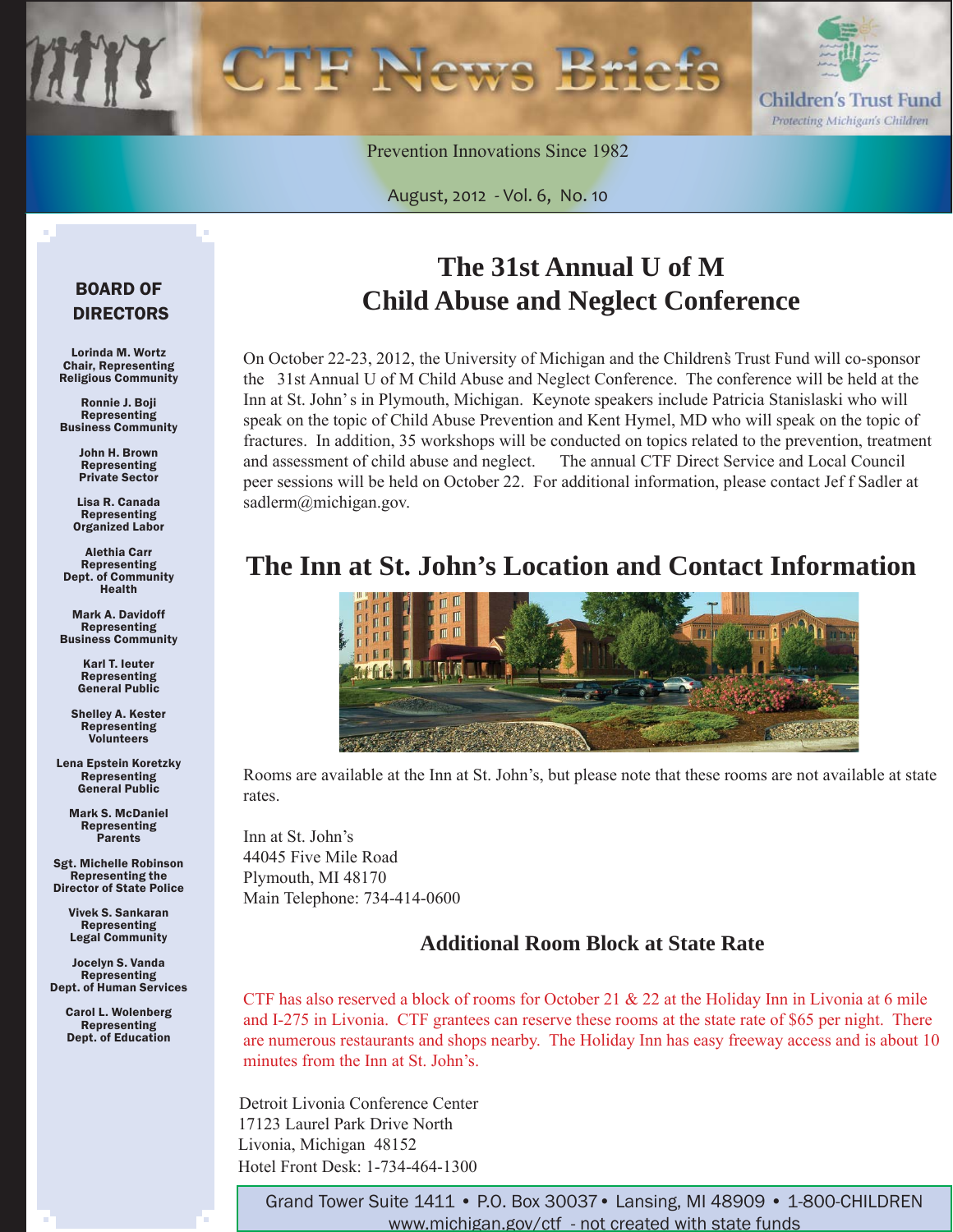# **Regional Meetings**

CTF regional meetings are rolling right along with 5 out of the 7 scheduled events completed. Since the f rst session in Ann Arbor, we've had regional meetings in Stanton, Kalamazoo, Saginaw and Gaylord. The energy and enthusiasm of each one has made for enjoyable and worthwhile days for me, and according to survey data, for the participants as well. In addition to the Local Council (LC) Coordinators, a number of LC Board members have also attended, which has been a welcome addition with new perspectives being shared. Thanks to all who attended these energizing gatherings!

CTF is appreciative of those LCs that hosted in July, including Penny Dora (Stanton), Karen Hayter (Kalamazoo) and Suzanne Greenberg, Delores Gale, Vera Harrison and Laura Kelly (Saginaw). All data from each meeting has been recorded and will be shared with Local Councils after all of the meetings are completed. Discussion topics during the meeting included: Council sharing with a focus on fundraising, which has generated a number of fundraising ideas with great potential; EGrAMS reporting including feedback received from councils to assist CTF with updating and revising future reports; a council sharing/peer review process with a focus on board development and f nally, a Safe Sleep module which is generating a plethora of effective and resource eff cient programming and messaging ideas and recommendations. The Safe Sleep data from all 7 LC Regional meetings will be themed and become the source of a report presented to DHS, DCH, MDE executive leadership and others who make up the State of Michigan's Interagency Safe Sleep Committee.

Please contact Emily (wachsbergere@michigan.gov) with any questions about the two remaining meetings. The meetings take place from 9am – 4pm. Lunch and snacks are provided by CTF. See below for further information about the remaining two meetings.

• Western Upper Peninsula, Wednesday, September 14th, Conference RESA, Rm. D, 321 East Ohio Street, Marquette, MI 49855

• Eastern Upper Peninsula – Wednesday, September 19th, Village Inn of Newberry, 7552 M-123, Newberry, MI, 49868



# **Version 2 of Protective Factors Survey Database** *TA Webinar on September 25*

The FRIENDS National Resource Center for CBCAP has developed Version 2 of the Protective Factors Survey (PFS) Database, a valuable tool for data collection and analysis for programs utilizing the PFS. CTF will host a webinar on September 25, 2012, from 10:00 a.m. – 12:00 p.m. to provide technical assistance on the new database to our grantees and partners. Alicia Luckie of the FRIENDS National Resource Center will lead the training. To register for the Webinar go to https://www3.gotomeeting.com/register/526077030. For resources on the new PFS database, visit the FRIENDS website at http://friendsnrc.org/protective-factors-survey.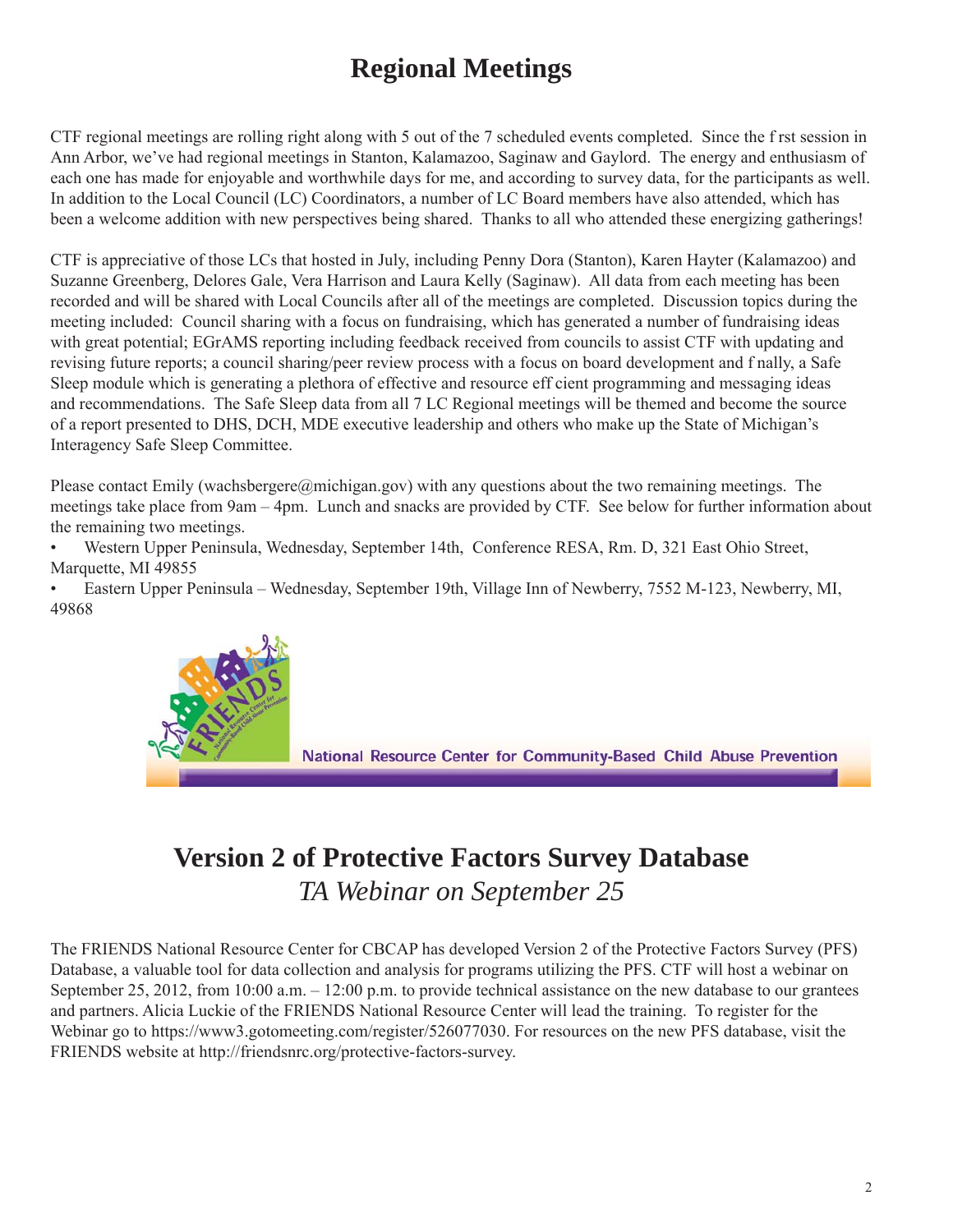

*Children are the world's most valuable resource and its best hope for the future. ~John F. Kennedy Children are like wet cement. Whatever falls on them makes an impression. ~ Dr. Haim Ginott*

# **DS August News**

#### **Acknowledgments:**

- Thanks to all grantees that turned in their reports timely. We had a 95% performance rate, which is outstanding.
- A special thanks to those DS grantees that took time out of their demanding schedules to work on the DS Reporting Review Work Group. The update is provided below.
- The frst DS regional meeting will be hosted by Van Buren ISD on August 22, from 9:30 a.m. 4:00 p.m. at the John Dominguez Special Services Building (ECCU Credit Union is also housed in this building). The location is 701 South Paw Paw Street, Lawrence, MI 49064. Mike and I look forward to meeting with all that can attend.

#### **DS Year-end Reporting Update:**

• The DS Reporting Review Work Group met by conference call on July 25. Sarah Davis identif ed and explained three additional CBCAP areas that must be covered for federal reporting. Those additional CBCAP areas are as

#### follows:

- 1. Outreach activities for special populations
- 2. Cultural competence efforts
- 3. Parent leadership and involvement in the ongoing planning, implementation, and evaluation of your program. These areas are included in the DS RFP process, but reporting data are not currently gathered from grantees in a systematic manner.
- Beginning in FY 2013, each grantee's Financial Status Report and Program Register will continue to be reported on a quarterly basis; however, the Work Plan will be submitted bi-annually (April 20th and Oct 20th).
- The Client Satisfaction Survey Form will be revised to include a year-end report section for: outreach activities for special populations; cultural competence efforts; and parent leadership and involvement in the ongoing planning, implementation, and evaluation of your program.
- During the next teleconference on September 13th, the workgroup will further investigate the relationship between the required logic model to the goals, objectives and outcomes as articulated in the work plans. In addition, the work group will consider whether training and technical assistance will be needed for grantees as these reporting changes are implemented.

#### **Announcements:**

- Upcoming Direct Service Request For Proposals Update
	- o Mark your calendars: The next 4-year (FY 2013 FY 2016) DS RFP notif cation will be posted earlier than previously mentioned in the June issue. The revised date will be by the end of this month. Complete details will be sent out at that time.
- o FY 2013 grant cycle will begin on April 1, 2013 (6-month grant cycle). FY 2014 FY 2016 will be full-year grants.